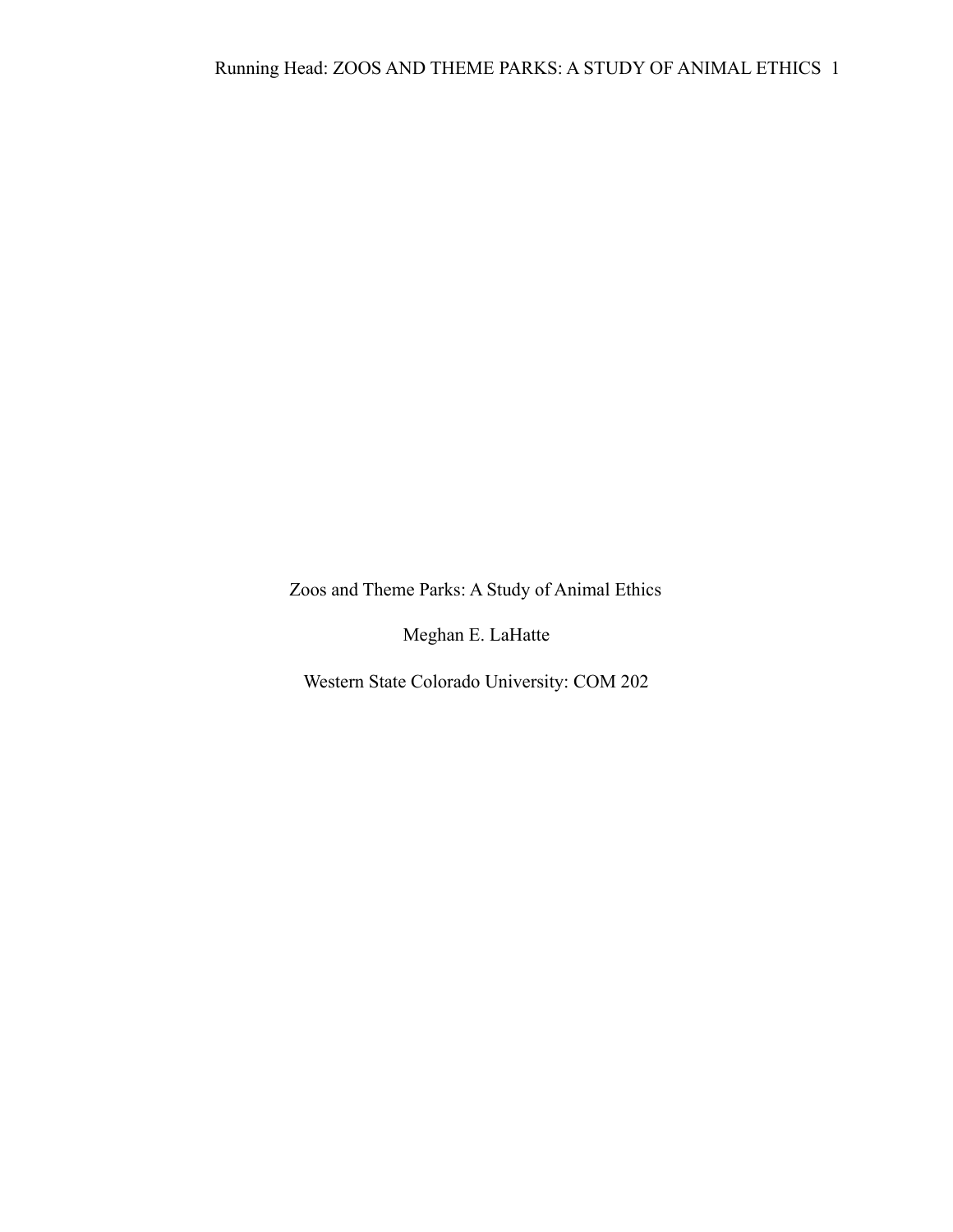#### Abstract

This paper intends to inform the reader on the current situation of captive animals in the United States of America, along with the positive and negative consequences zoos and theme parks bring. The focus of the paper is to elaborate on the benefits of zoos and the consequences in an unbiased manner. Zoos can be educational institutions that are effective in teaching people about exotic fauna not normally seen in everyday life. They are also economic hubs that provide jobs and make billions for the industry. With conservation campaigns, zoos can bring salvation on extinct and endangered species in a protected environment. However, underlying issues within zoos have recently been uncovered and become topics of discussion within animal activist groups. Events of animals becoming aggressive and erratic within captive settings is a pressing topic, especially when patrons or employees are harmed. Mental and physical problems within captive animals are increasing, especially signs of "Zoochosis," which will be explained further in the paper. There are a few solutions to captivity and those ideas will also be briefly explained in the conclusion.

*Keywords*: *animal captivity, zoos, animal ethics*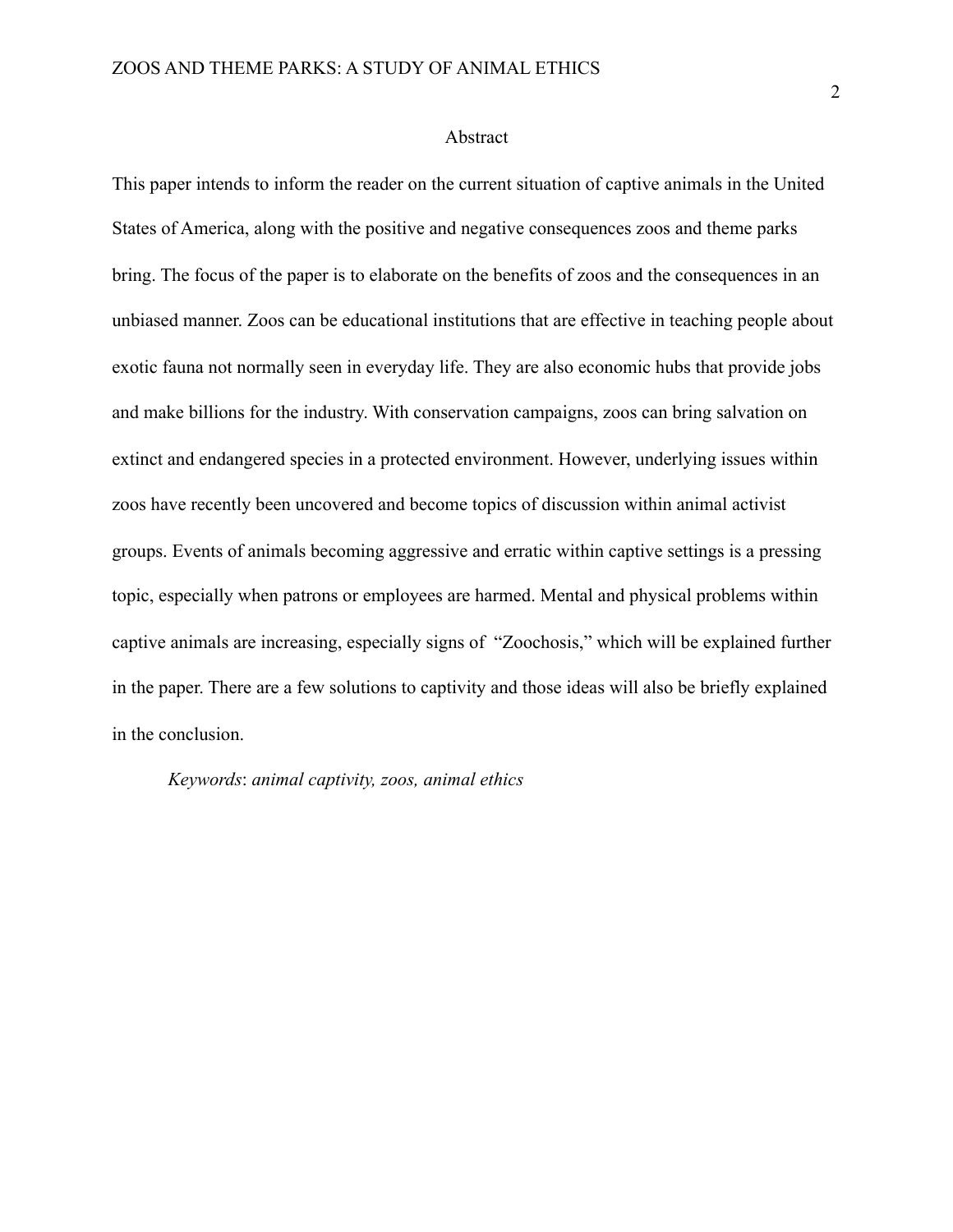## Zoos and Theme Parks: A Study of Animal Ethics

The concept of captive exotic animals has been a historically prominent aspect of culture and hierarchy since the ancient Egyptians. Pharoahs kept fauna such as antelopes and cayotes captive and well fed be feasted on, while lions were tamed for symbols of power and royalty. (Bostock, 2003) Zoos and instituted policies have evolved in the past century, especially concerning the ethics of how such animals are treated. They have evolved from simple cages to re-created ecosystems and lively habitats. However, the current state of animal captivity in the United States is a prominent topic of discussion for fauna ethics. The ultimate issue of animal ethics will be addressed through the benefits of captive animals in zoos, the negative consequences it brings, and the solutions suggested by third parties. Understanding animal ethics and rights is key aspect to saving our earth's most vulnerable species, whether it be through captivity or freedom as decided by our zoologists and researchers.

# **The Benefits of Captive Animals in Zoos**

Zoos have become an important part of American tourism culture and are frequently visited by citizens who have a keen interest in seeing the world's most exotic fauna. According to the Association of Zoos and Animals, over 195 people visit zoos annually, contributing over 22.5 Billion US dollars to the economy. (Association of Zoos and Animals [AZA], 2018) Zoos and similar theme parks are clearly economic hubs that help boost the economy whilst also educating and entertaining tourists alike. The educational benefit of zoos is impactful, as many people are encouraged to assist in flagship conservation efforts. A study conducted in 2013 surveyed patrons of three prominent zoos in the country. Through a series of questions and ratings, the researchers found that zoo visitors typically left the parks feeling passionate and driven to aid in

3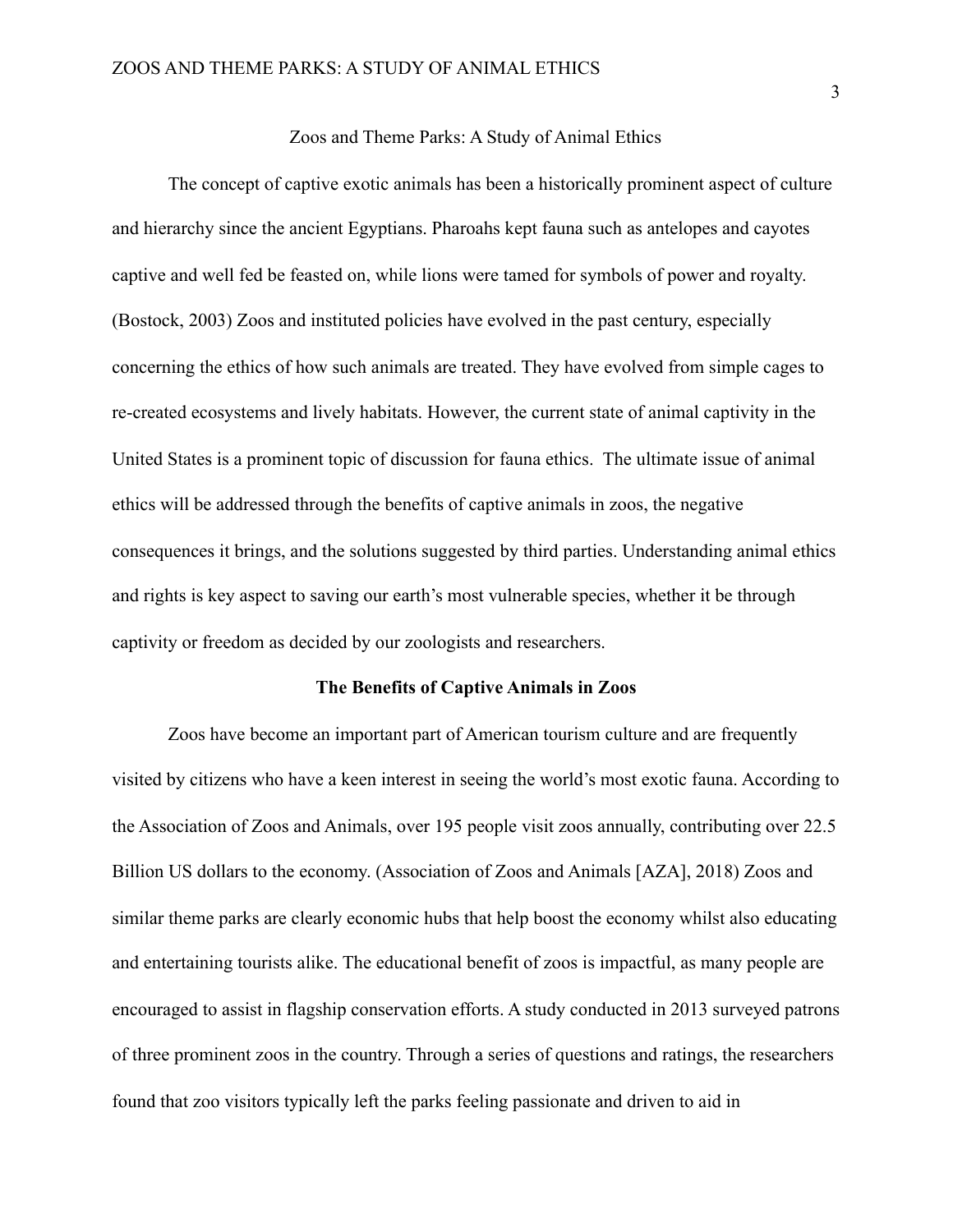conservation efforts for animals, especially "megafauna" such as tigers, elephants, giraffes, and others. This passion was labeled by the group as "conservation caring," and illustrated the enthusiasm participants had for the exotic animals, a positive product of zoos' efforts to educate effectively. (Sibkins & Powell, 2013) Besides promoting conservation, zoos have also contributed to saving and protecting endangered and extinct species. Zoos are safe spaces for animals to be monitored, cared for, and researched in a more or less controlled environment. An example of effective conservation efforts is the case of the black-footed ferret. In the 1980s, scientists assumed that the black-footed ferret had become a completely extinct species. However, when several were discovered in Wyoming, they were captured and placed in a federally instituted zoo. Zoologists were able to mate the ferrets, resulting in a reproduction of thousands, thus resurrecting the species and returning it to the wild. (Scholastic Inc., 2016) The ability to re-produce endangered species is especially powerful in terms of biology and sustainability, and increases American morale significantly. Precious species deserve any chance at life again, whether it be through organic and scientific methods. The entertainment value within zoos is powerful in that it generates revenue for the institutions, while also encouraging more patrons to visit. Over 12 million visitors on research tours visit zoos annually, eager to learn more about the exotic fauna. (AZA, 2018) The accessibility of zoos is much more affordable than visiting places where such animals are naturally found, such as Africa, South America, Asia, and even other parts of the states. Because zoo visitors are typically children, this usually instills a sense of educational drive and encourages young people to go into fields of biology, zoological, or veterinary studies.

#### **The Consequences of Zoos**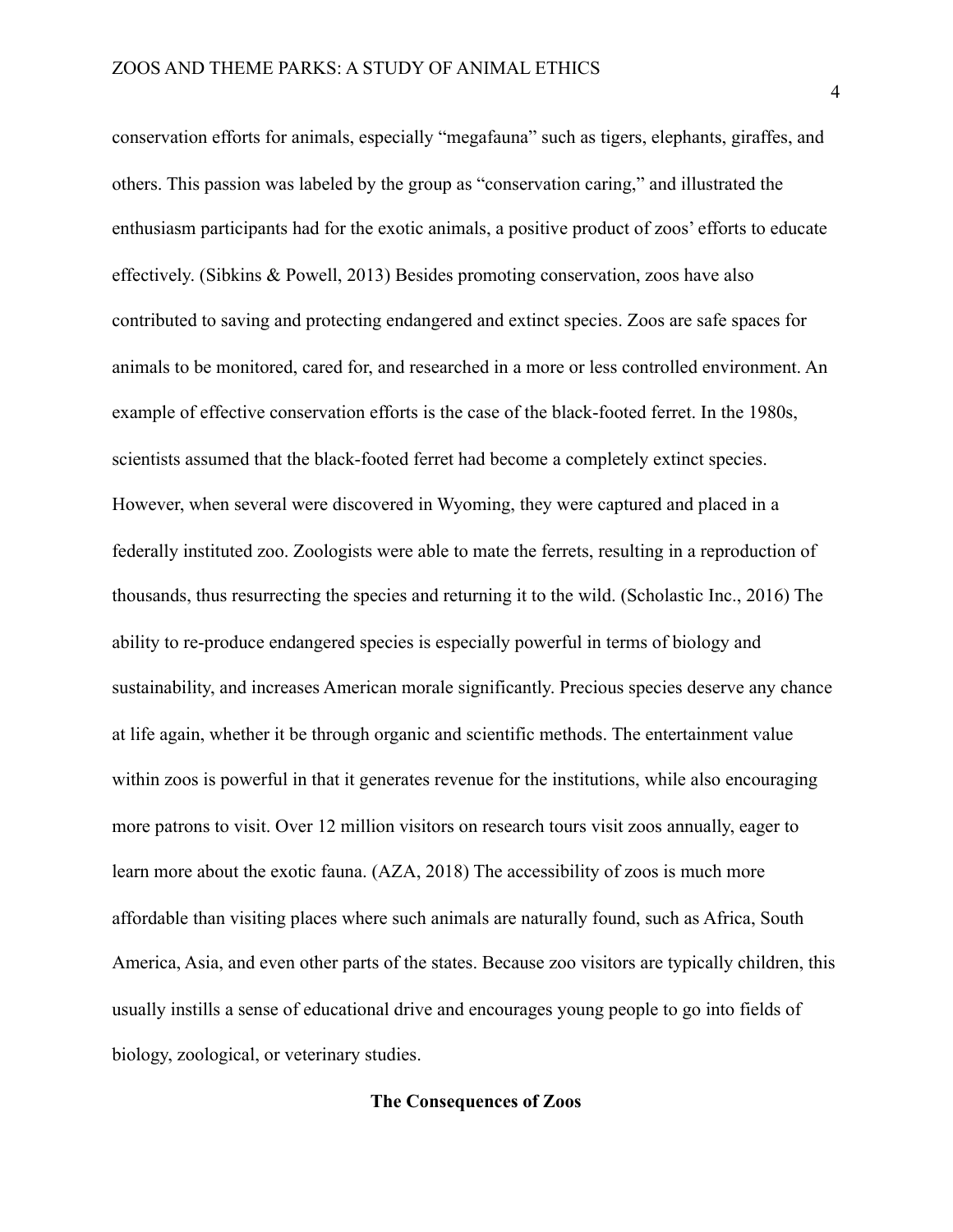While zoos seem like educational and entertainment hubs, there is also an argument against such institutions. The controversial topic of animal ethics has become a pressing conversation within activist groups such as the People for Ethical Treatment of Animals, the Humane Society of the United States, and others. Animal rights activists argue that zoos are insufficient in providing spacious and ecologically accurate habitats for their fauna. Zoos are supposed to follow the "five freedoms" which are freedom from hunger, thirst and malnutrition; freedom from discomfort and exposure; freedom from pain, injury and disease; freedom from fear and distress; and freedom to express normal behavior. (Mäekivi, 2018) Many institutions interpret these differently, as seen in theme parks like SeaWorld and Marine Land. The small, enclosed tanks of such establishments have led to their animals developing medical problems, and extreme erratic disorders like "zoochosis." Zoochosis is an anxiety disorder ailing captive animals that results in self harm, aggressive behavior, and pacing. It is caused by the pressures of living in small habitats under the constant attention of humans and results in animals hurting themselves or others. (Scholastic Inc., 2016) An example of such a side effect is the aggressive behaviors of killer whales in captivity, along with their downturned dorsal fins, an illness only found in captive orcas. In 2010 Tilikum, a captive orca, was working with his trainer Dawn Brancheau when he started to attack her and drag her around the tank. Brancheau was killed after significant blood loss and trauma, causing an uproar in animal ethics. (Zimmermann, 2010) Another notable example of animal aggression in captivity is the case of Harambe at the Cincinnati Zoo in 2016. When a toddler fell into the gorilla exhibit, Harambe, a large male gorilla grabbed the child and began dragging it through the water aggressively. (CBS News, 2016) The child lived, but the zoo euthanized the gorilla, once again calling for the questioning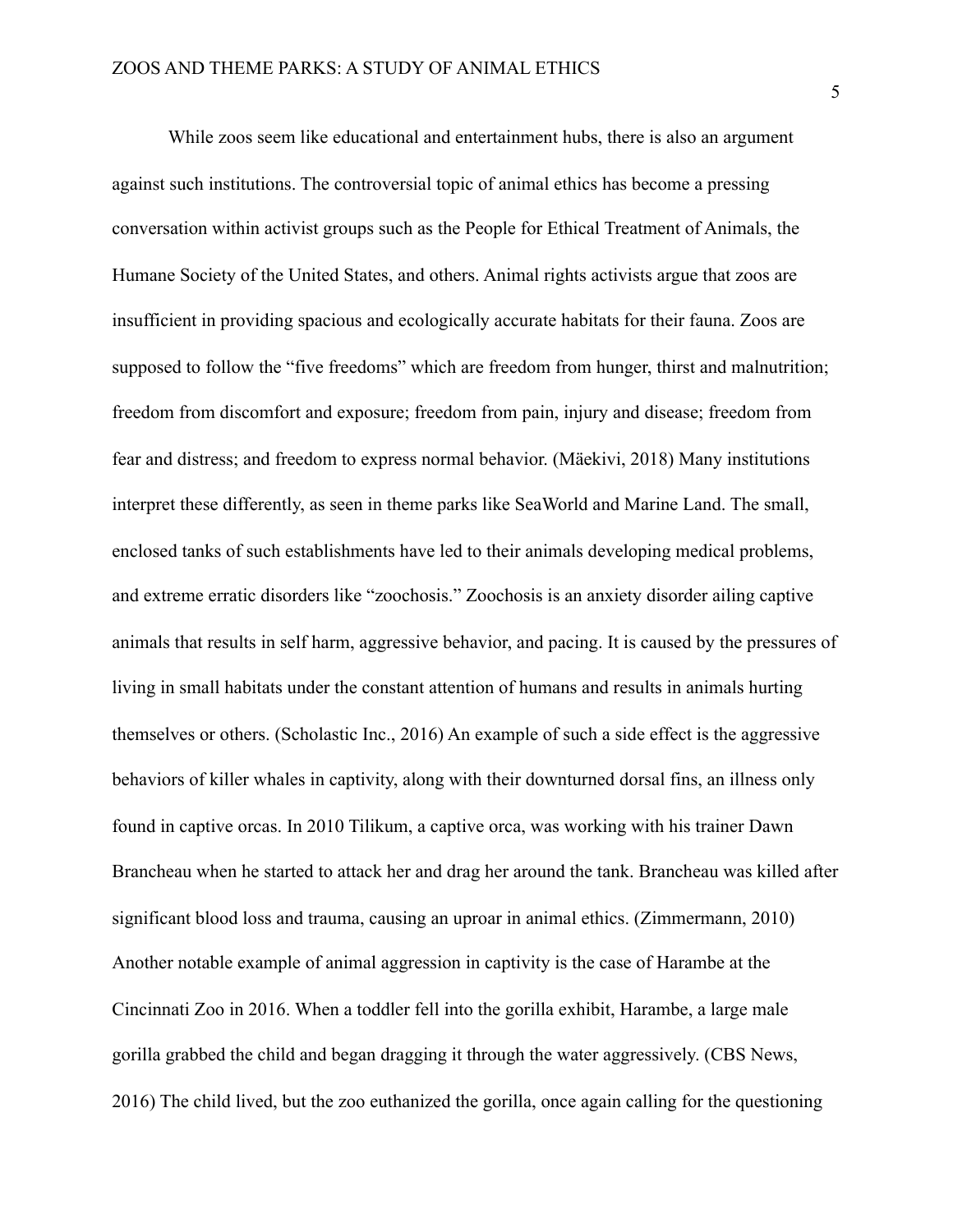of animal ethics within captivity. Animals become objectified in zoos and seen more as entertainment than educational catalysts. SeaWorld's animal performances are an example of the exploitation of these creatures, as they are expected to do display unrealistic expectations. Animals become biologically compromised in zoos, especially in terms of evolutionary processes due to complete dependency. Because of lack of social interaction, animals become tied to their "roommates," and go through traumatic experiences when that mate either passes away or is taken from the exhibit. The story of a leopard facing its mate's death at an East Coast zoo is an unfortunate example. The leopard became sick and managed to chew away its tail. In the wild, the leopard would most likely have moved on from the death, but because it was trapped in the habitat alone, it could not properly process the incident. (Halberstadt, 2014) Captive animals become both mentally and physically compromised under strict captivity, inhibiting them from living tranquil and long lives.

#### **Conclusionary Thoughts and Further Solutions**

In summary, zoos and theme parks have their positive and negative consequences. These institutions are fantastic for encouraging education and research, especially in youth. Conservation efforts are effective in saving species and protecting them from the poachers and threats of the wild. They encourage economic growth and see millions of visitors each year, becoming an integral part of American culture. However, zoos do pose threats to the animals and people within them. Animals, especially "megafauna," become irritable and harmful to those around them as seen by accidents in the past years that have resulted in injury or death. Animals become mentally ill, and their side effects are obvious, but also seemingly ignored. With these aspects considered there are few solutions proposed for zoos. Animal reservations, which are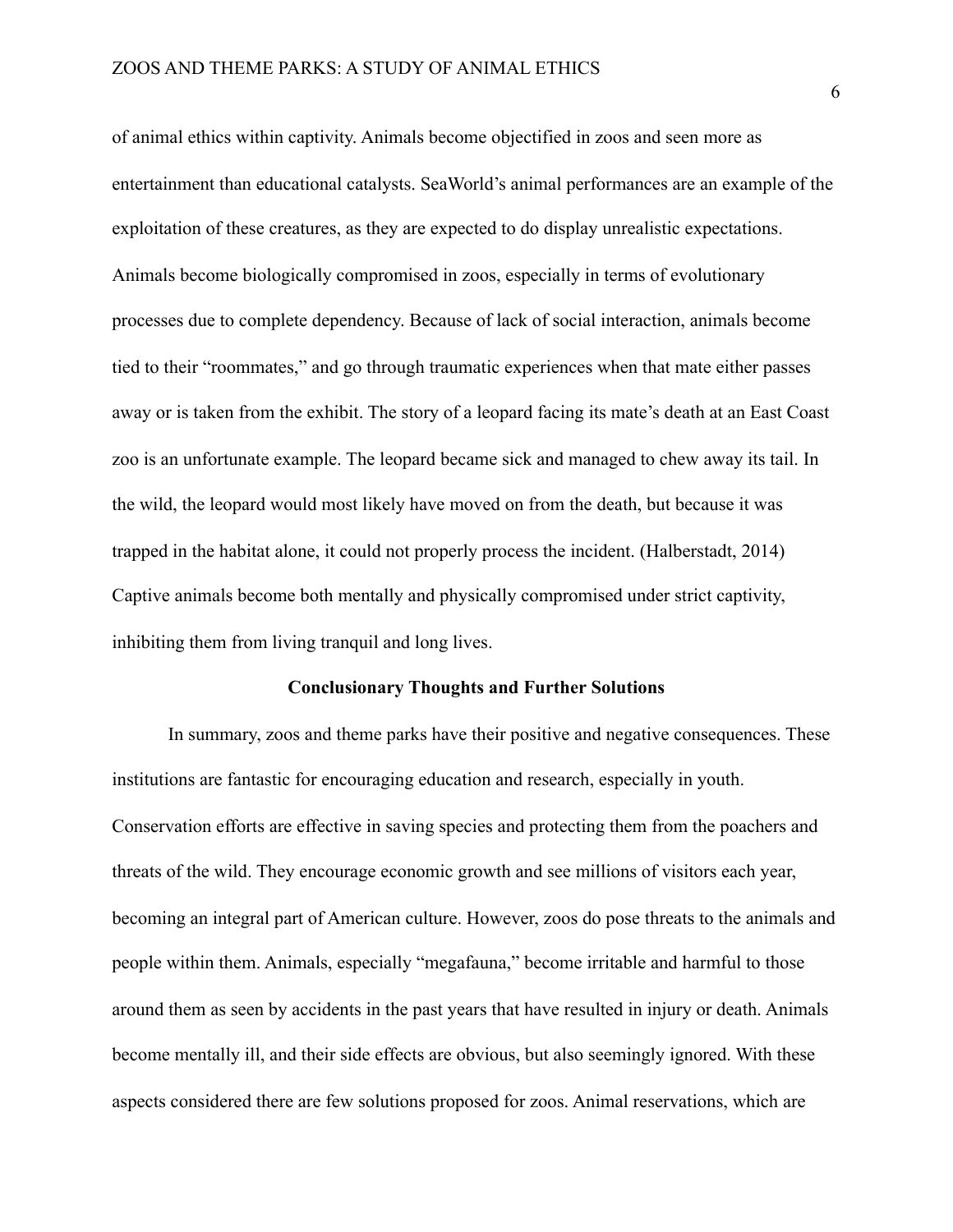large, spacious plots of land for fauna to co-exist in, are an alternative to the crowded, cramped habitats. People also suggest that zoos and theme parks be terminated as a whole, however this is an unrealistic conclusion as it would take years to rehabilitate pre-captive animals. Institutions like SeaWorld are starting to change, as they ended their orca breeding and some performance shows in select locations. (Howard, 2017) Maybe zoos should no longer keep megafauna in establishments and focus on showcasing smaller animals, as they are more naturally accustomed to living in such spaces. The question of ethics in animal captivity is not easily answered or solved, however we as patrons of our environment and earth should see the priceless value in such exotic fauna, especially those in which are endangered.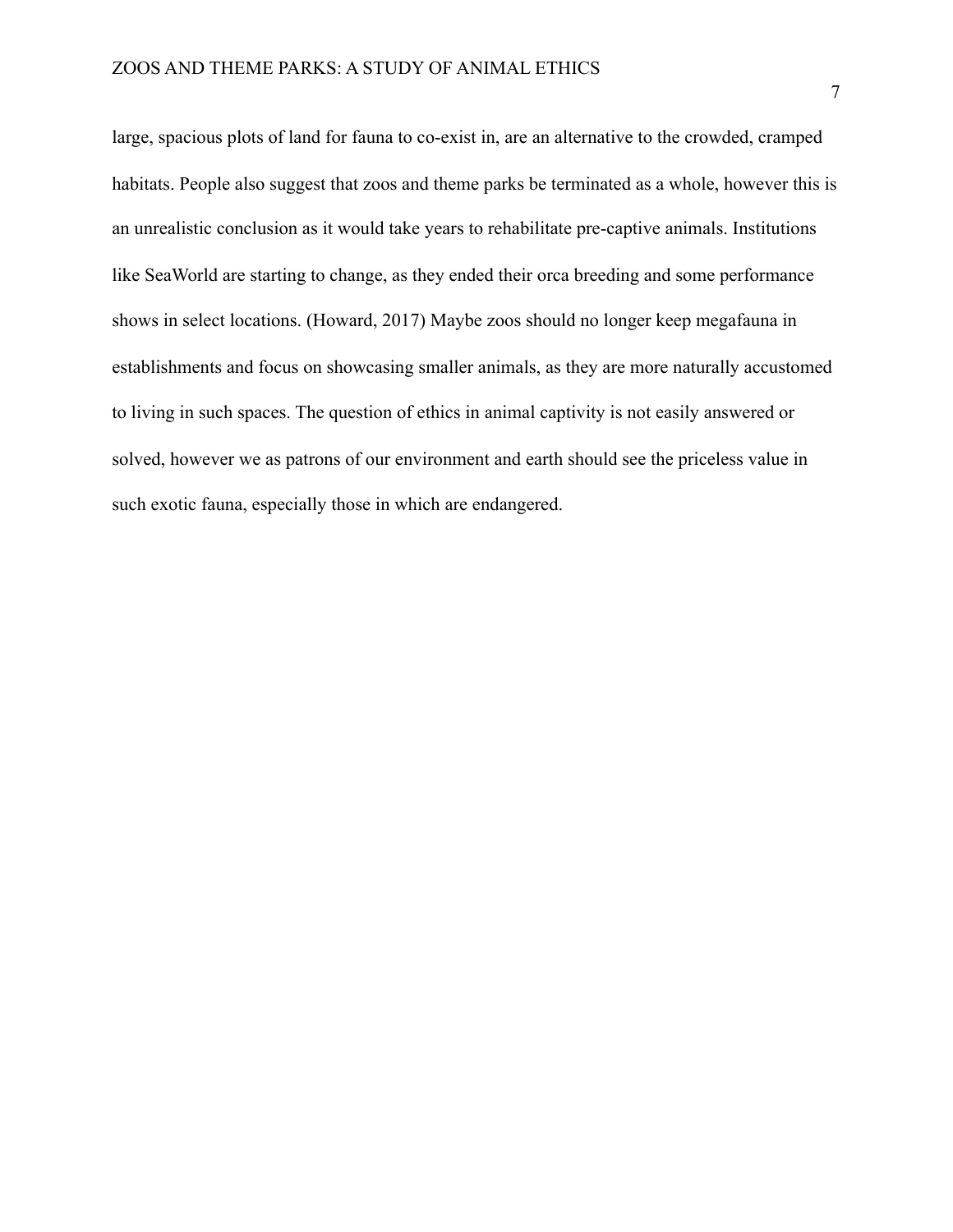## References

```
Association of Zoos & Aquariums. (2011). American Zoos and Aquariums Contribute $16.0 
Billion to Economy. Retrieved October 05, 2018, from https://www.aza.org/aza-news-
releases/posts/american-zoos-and-aquariums-contribute-160-billion-to-economy-
```
This website provided reliable facts and figures of Zoos in America. It displayed economic numbers and patron numbers. I primarily used it for addressing the current state of zoos in the states.

Bostock, S. S. (2003). *Zoos and Animal Rights*. Routledge.

This source explained in depth the history of animal captivity. It provided usable context that can be compared to more relevant issues in the topic. I primarily used it in my introduction statement.

CBS News. (2016, May 29). Outrage after gorilla killed at Cincinnati Zoo to save child. Retrieved October 07, 2018, from [https://www.cbsnews.com/news/outrage-after-gorilla](https://www.cbsnews.com/news/outrage-after-gorilla-harambe-killed-at-cincinnati-zoo-to-save-child/)[harambe-killed-at-cincinnati-zoo-to-save-child/](https://www.cbsnews.com/news/outrage-after-gorilla-harambe-killed-at-cincinnati-zoo-to-save-child/)

Halberstadt, A. (2014, July 03). Zoo Animals and Their Discontents. Retrieved October 07, 2018, from [https://www.nytimes.com/2014/07/06/magazine/zoo-animals-and-their](https://www.nytimes.com/2014/07/06/magazine/zoo-animals-and-their-discontents.html)[discontents.html](https://www.nytimes.com/2014/07/06/magazine/zoo-animals-and-their-discontents.html)

Howard, B. (2017, January 04). Controversial SeaWorld Orca Shows End in California, but Continue Elsewhere. Retrieved October 07, 2018, from [https://](https://news.nationalgeographic.com/2017/01/seaworld-final-orca-show-california-killer-whales/) [news.nationalgeographic.com/2017/01/seaworld-final-orca-show-california-killer-whales/](https://news.nationalgeographic.com/2017/01/seaworld-final-orca-show-california-killer-whales/)

Mäekivi, N. (2018). Freedom in Captivity: Managing Zoo Animals According to the 'Five Freedoms'. *Biosemiotics, 11*(1), 7-25. doi:10.1007/s12304-018-9311-5